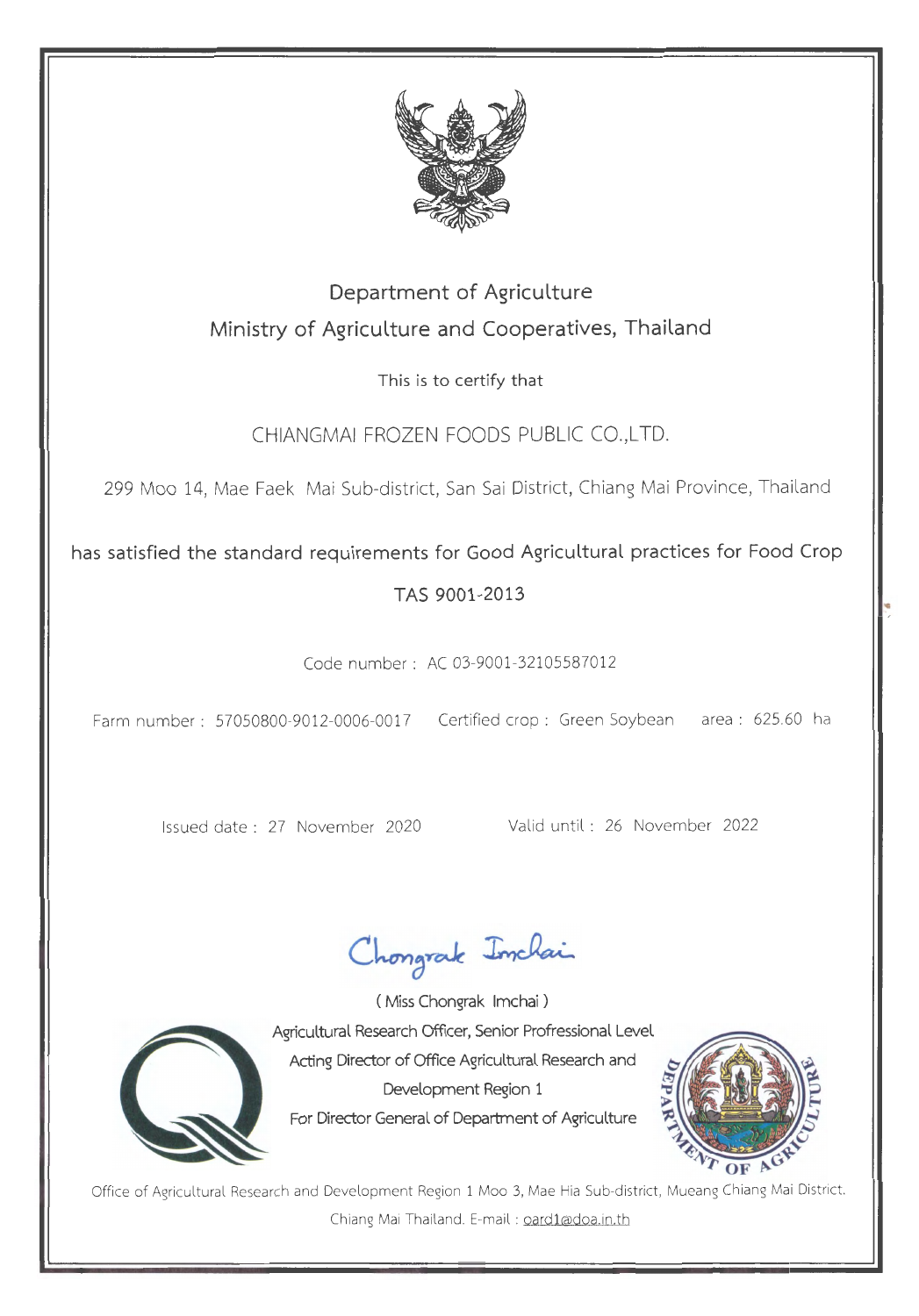

## Department of Agriculture Ministry of Agriculture and Cooperatives, Thailand

This is to certify that

Chiangmai Frozen Foods Public Co.,Ltd.

299 Moo 14, Mae Faek Mai Sub-district, San Sai District, Chiang Mai Province, Thailand

has satisfied the standard requirements for Good Agricultural practices for Food Crop TAS 9001-2013

Code number: AC 03-9001-37105587352 Certified crop: Bush Bean area : 189.69 ha

Farm Address : Moo 14, Po Sub-district, Wiang Kaen District, Chiang Rai Province, Thailand

Issued date : 28 February 2020 Valid until : 27 February 2022

Bankis



(Mr. Banthao Chanpoom ) Director of Office of Agricultural Research and Development Region 1 For Director General of Department of Agriculture



Office of Agricultural Research and Development Region 1 Moo 3, Mae Hia Sub-district, Mueang Chiang Mai District, Chiang Mai Thailand. E-mail ; oard1@doa.in.th